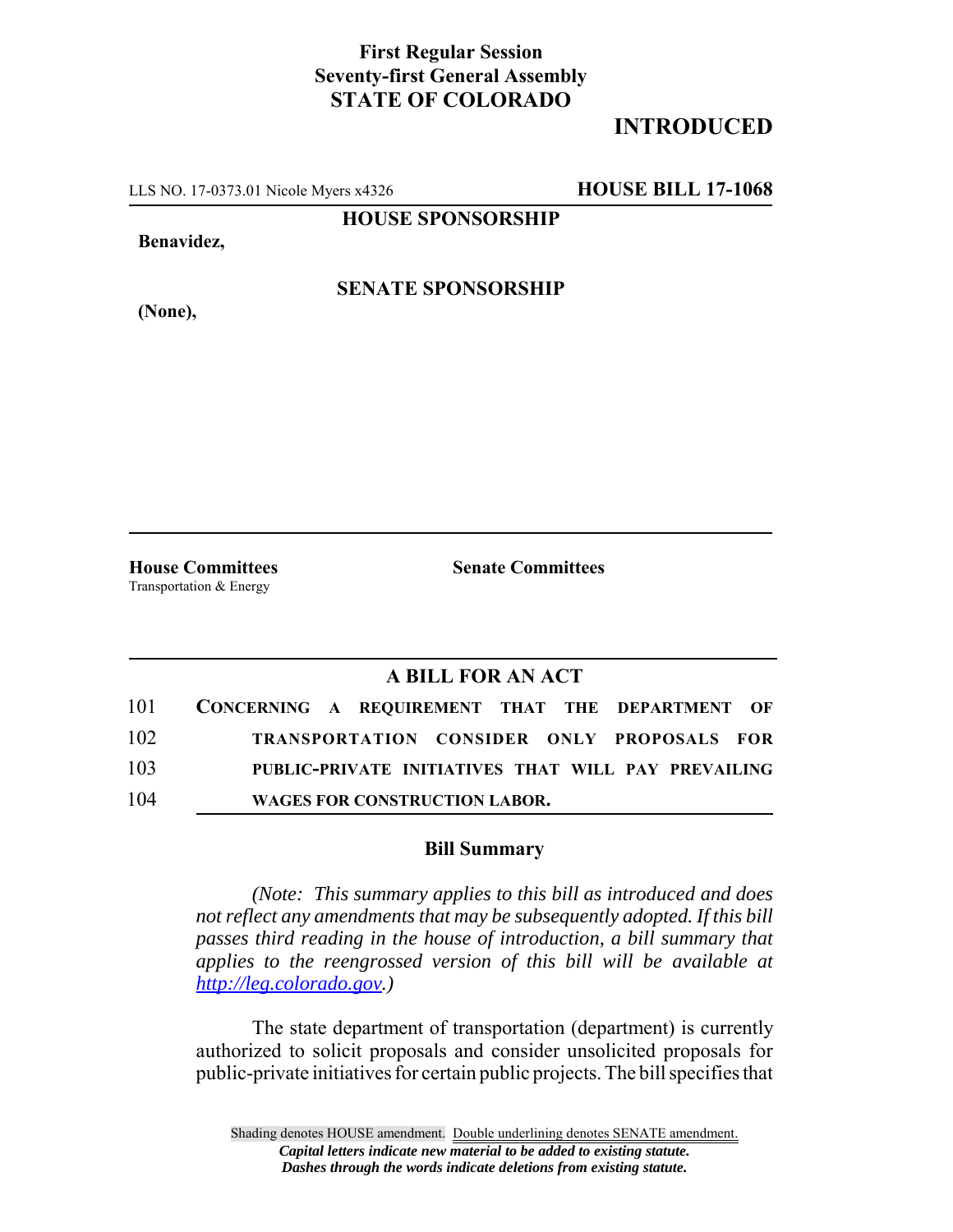the department may consider proposals, whether solicited or unsolicited, for a public-private initiative only if the proposal includes labor costs for construction that use no less than the locally prevailing wages and fringe benefits for corresponding work on similar projects in the area set by the United States department of labor as directed by the federal "Davis-Bacon Act".

| $\mathbf{1}$   | Be it enacted by the General Assembly of the State of Colorado:                      |
|----------------|--------------------------------------------------------------------------------------|
| $\overline{2}$ | <b>SECTION 1.</b> In Colorado Revised Statutes, 43-1-1202, add (1.5)                 |
| 3              | as follows:                                                                          |
| $\overline{4}$ | 43-1-1202. Department powers. (1.5) THE DEPARTMENT MAY                               |
| 5              | CONSIDER A PROPOSAL, WHETHER SOLICITED OR UNSOLICITED, THAT IS                       |
| 6              | SUBMITTED PURSUANT TO THIS PART 12 ONLY IF THE PROPOSAL INCLUDES                     |
| $\overline{7}$ | LABOR COSTS FOR CONSTRUCTION THAT USE NO LESS THAN THE LOCALLY                       |
| 8              | PREVAILING WAGES AND FRINGE BENEFITS FOR CORRESPONDING WORK ON                       |
| 9              | SIMILAR PROJECTS IN THE AREA SET BY THE UNITED STATES DEPARTMENT                     |
| 10             | OF LABOR AS DIRECTED BY THE FEDERAL "DAVIS-BACON ACT", 40 U.S.C.                     |
| 11             | 3141 ET SEQ.                                                                         |
| 12             | SECTION 2. Act subject to petition - effective date -                                |
| 13             | <b>applicability.</b> (1) This act takes effect at $12:01$ a.m. on the day following |
| 14             | the expiration of the ninety-day period after final adjournment of the               |
| 15             | general assembly (August 9, 2017, if adjournment sine die is on May 10,              |
| 16             | 2017); except that, if a referendum petition is filed pursuant to section 1          |
| 17             | (3) of article V of the state constitution against this act or an item, section,     |
| 18             | or part of this act within such period, then the act, item, section, or part         |
| 19             | will not take effect unless approved by the people at the general election           |
| 20             | to be held in November 2018 and, in such case, will take effect on the               |
| 21             | date of the official declaration of the vote thereon by the governor.                |